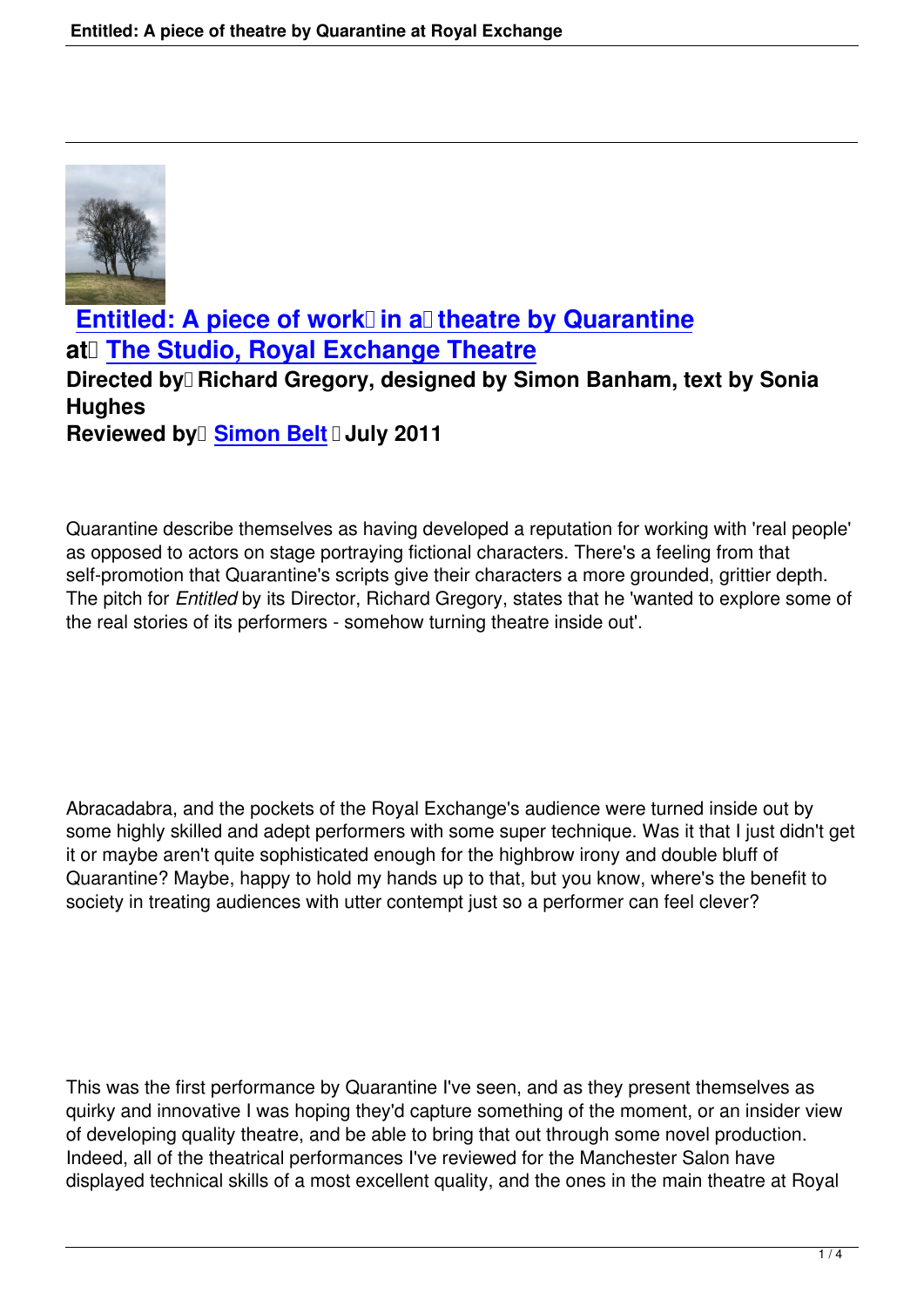Exchange have been tremendous, so bringing theatre technicians on stage to expand on their story tantalisingly offered some great insights to why technique is so good when insightful scripts seem to be in decline.

'Entitled' as a title of the performance offered the potential of laying open the process of creating a theatrical production, inviting the audience to see into how techniques are developed and refined in creating elegant finished product. It could also of course simply express the lack of clarity about the content and lack of purpose resulting in not being able to come up with a title that summarises the story, though gatekeepers of quality at the Royal Exchange surely wouldn't progress with such meandering so let's see what I got from the story.

The production starts with Greg Akehurst, the Production Manager, explaining to the audience that a set will be built in front of them - with sound checks, lighting checks, and marking out the stage area for the performers by the technicians as they ready for a show. With great dexterity and slick choreography, speakers are brought in, cabled up to the control deck and sound checked by Greg, lighting is checked and focussed by Chris Whitwood against dance performers Joanne Fong and Sonia Hughes. Lisa Mattocks provided Stage Management functions helping to complete lighting and sound checks, marking out the stage and setting up the props.

Adding some complexity to stage construction and providing a mechanism for some exchange between performers, we're also treated to a superb personal performance by Manchester-born musician John Kilroy, who trained at the Rambert School of Ballet and worked as a professional dancer until the age of 30 before turning to songwriting. Irritatingly he presents himself as just another audience member a few years ago and decided to get on stage - just like we all could, and with an unfortunate overtone of condescension, should.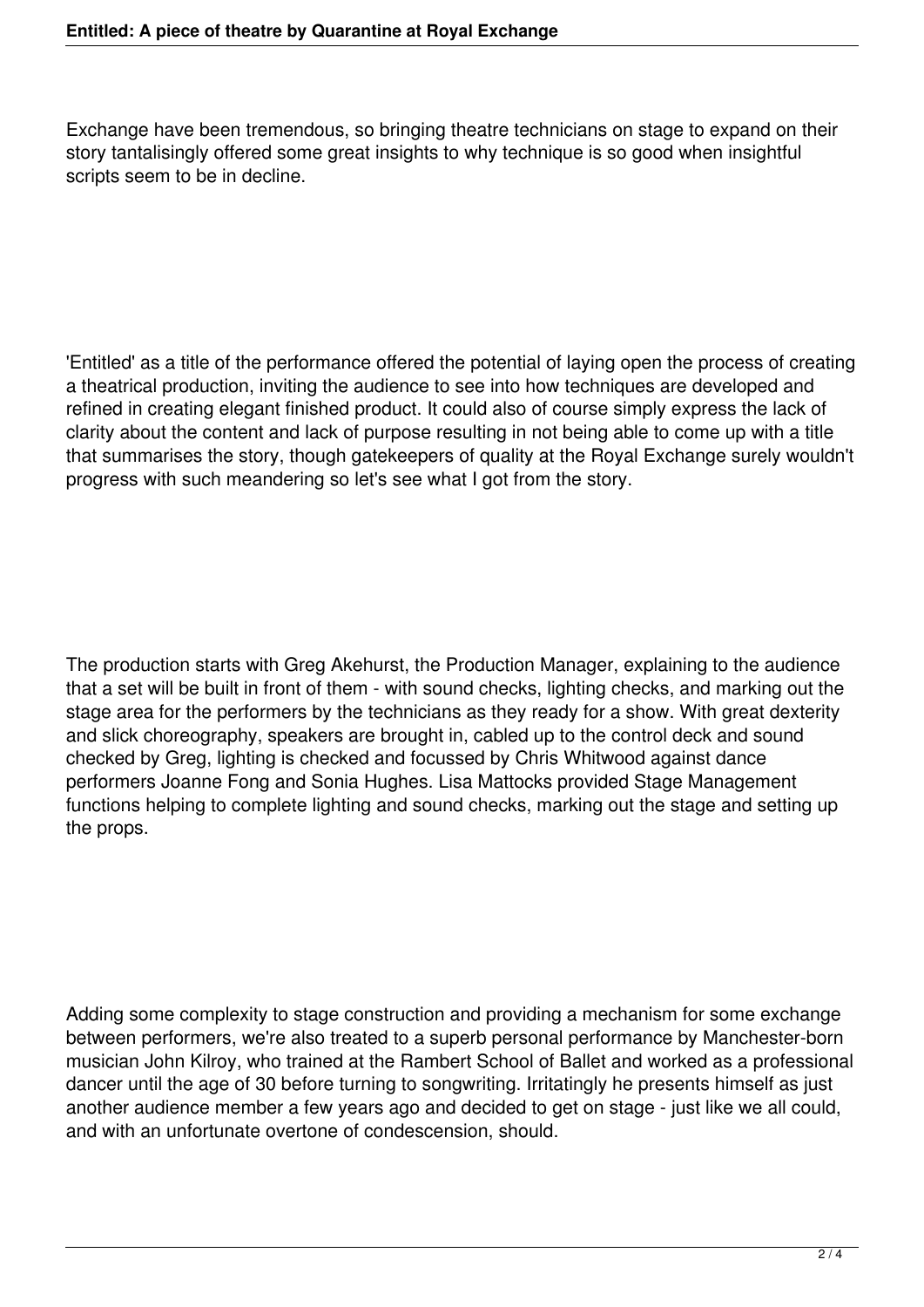So, the stage is constructed and whilst each cast member performs their tasks, they talk to us about what they're doing and tell us something about themselves. Although the techniques of what they do are most excellent, the script is banal and if anything actually obscures and distracts from the insights and knowledge we could be offered from their stage activity. This comes across as we're so active and good at this, but you're just a passive audience and should be doing this with us, though the script and physicality of on and off stage clearly indicate the separation between audience and performers is a real and not a false one. And that's the story, just that, not any intimacy or insight into the process of developing performance but banal everyday chatter, and that's better done by people who have intimacy.

And it's this tension between the idea that the performers are 'real people' just like the audience, as opposed to actors on stage, that is resolved in a way that treats the audience with contempt. There is a display of elegance, command of technique and choreography that clearly sets the 'real people' on stage apart from the audience yet none of the delight of technique is explained to the audience so are excluded from the technicians club rather than included, and all we're offered is inanane chatter to us rather than even between the performers. We could learn so much about how the technicians help decide on and develop the rigging and kit they use. The sound check for example, just happens with techniques performed but none of it explained - like the school child who's learnt some trick and performs it but won't explain it or reveal the truth behind it for fear of losing control of the one thing that sets them apart them from their school cohorts.

The stage was built, setup and then because there was no other offering than process, it was dismantled and the audience left to decide when they were so bored by it they would just leave. Not clever. And at the end of a week of having three high calibre school students from New Mills on work experience , it reminded me of the sort of thing that less imaginative kids would do to wind adults up because they can't easily think of something profound or insightful to offer by way of a script. Dull.